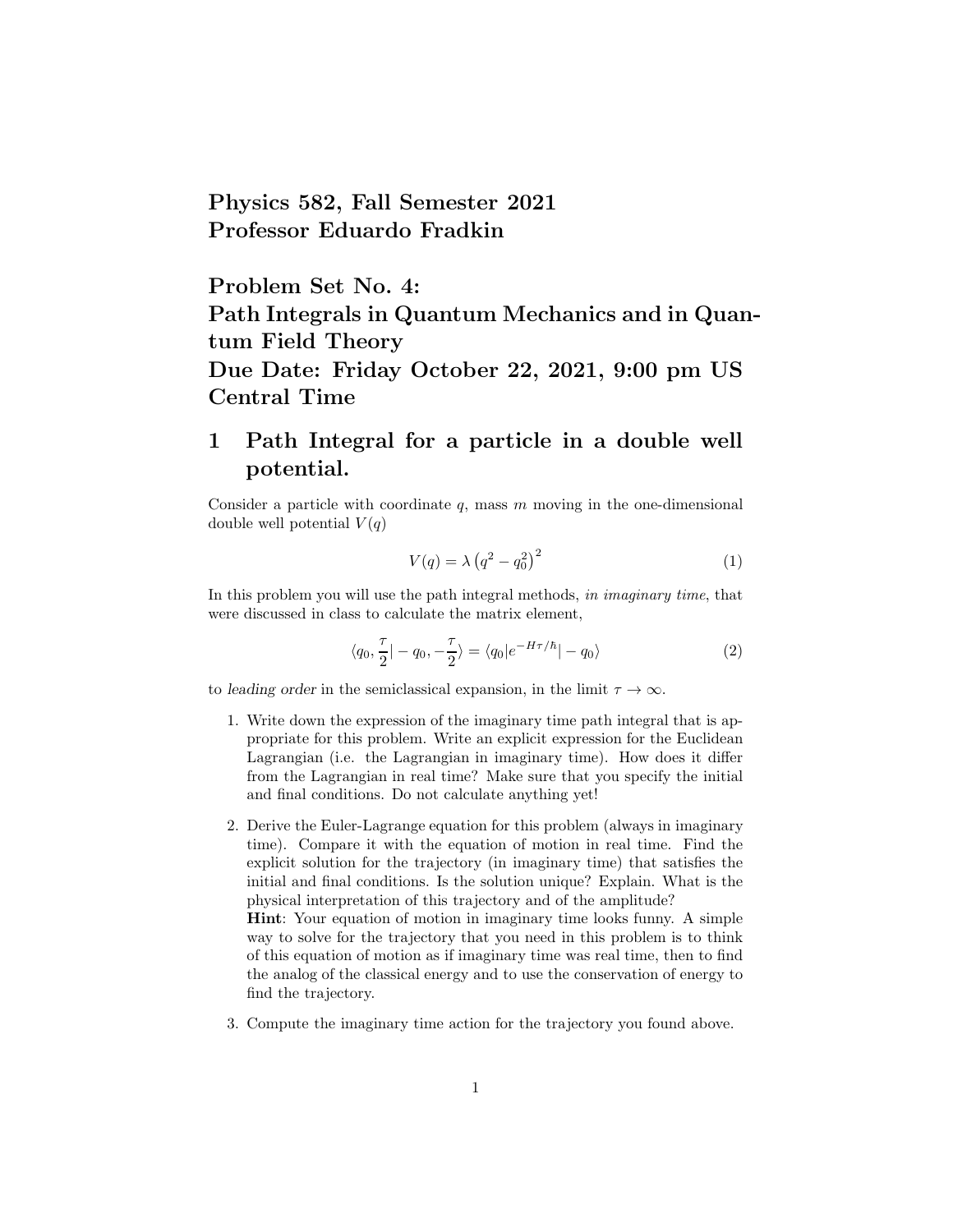4. Expand around the solution you found above. Write a formal expression of the amplitude to leading order. Find an explicit expression for the operator that enters in the fluctuation determinant. Do not compute the determinant.

## 2 Path Integral for a charged particle moving on a plane in a perpendicular magnetic field.

Consider a particle of mass m and charge  $-e$  moving on a plane in the presence of an external uniform magnetic field perpendicular to the plane and with strength B. Let  $\mathbf{r} = (x_1, x_2)$  and  $\mathbf{p} = (p_1, p_2)$  represent the coordinates and momentum of the particle. The Hamiltonian of the system is

$$
H(q,p) = \frac{1}{2m}(\boldsymbol{p} + \frac{e}{c}\boldsymbol{A}(\boldsymbol{r}))^2
$$
\n(3)

where  $\mathbf{A}(\mathbf{r})$  is the vector potential. In the gauge  $\vec{\nabla} \cdot \mathbf{A}(\mathbf{r}) = 0$ , the vector potential is given by

$$
A_1(\mathbf{r}) = -\frac{B}{2}x_2, \qquad A_2(\mathbf{r}) = \frac{B}{2}x_1 \tag{4}
$$

1. Derive a path integral formula for the transition amplitude of the process in which the particle returns to its initial location  $r_0$  at time  $t_f$  having left that point at  $t_i$  *i.e.*,

$$
\langle \mathbf{r}_0, t_f | \mathbf{r}_0, t_i \rangle \tag{5}
$$

where  $r_0$  is an arbitrary point of the plane and  $|t_f - t_i| \to \infty$ .

2. Consider now the "ultra-quantum" limit  $m \to 0$ . Find the form of the action S in this limit for a path which begins and ends at  $r_0$ . Find a geometric interpretation for this formula.

(Hint: at some point you may have to use Stokes theorem).

3. Suppose that the particle actually is not on a two dimensional plane but is instead restricted to be on the surface of a *sphere* of large radius  $R \to \infty$ , and that there us a uniform magnetic field normal to the surface of the sphere. Strictly speaking this requieres to have a magnetic monopole inside the sphere. Al though the associated vector potential reduces to the expression given in Eq.(4) only locally, i.e. on a plane locally tangent to the sphere at given point. Question: are there any ambiguities involved in the evaluation of the expression for the action of the particle?. Think of the regions enclosed by the path and left outside of the path. What condition should satisfy the field strength B, so that the *amplitude*  $e^{\frac{i}{\hbar}S}$ is free from any ambiguities?. How is this condition related to the flux quantization?